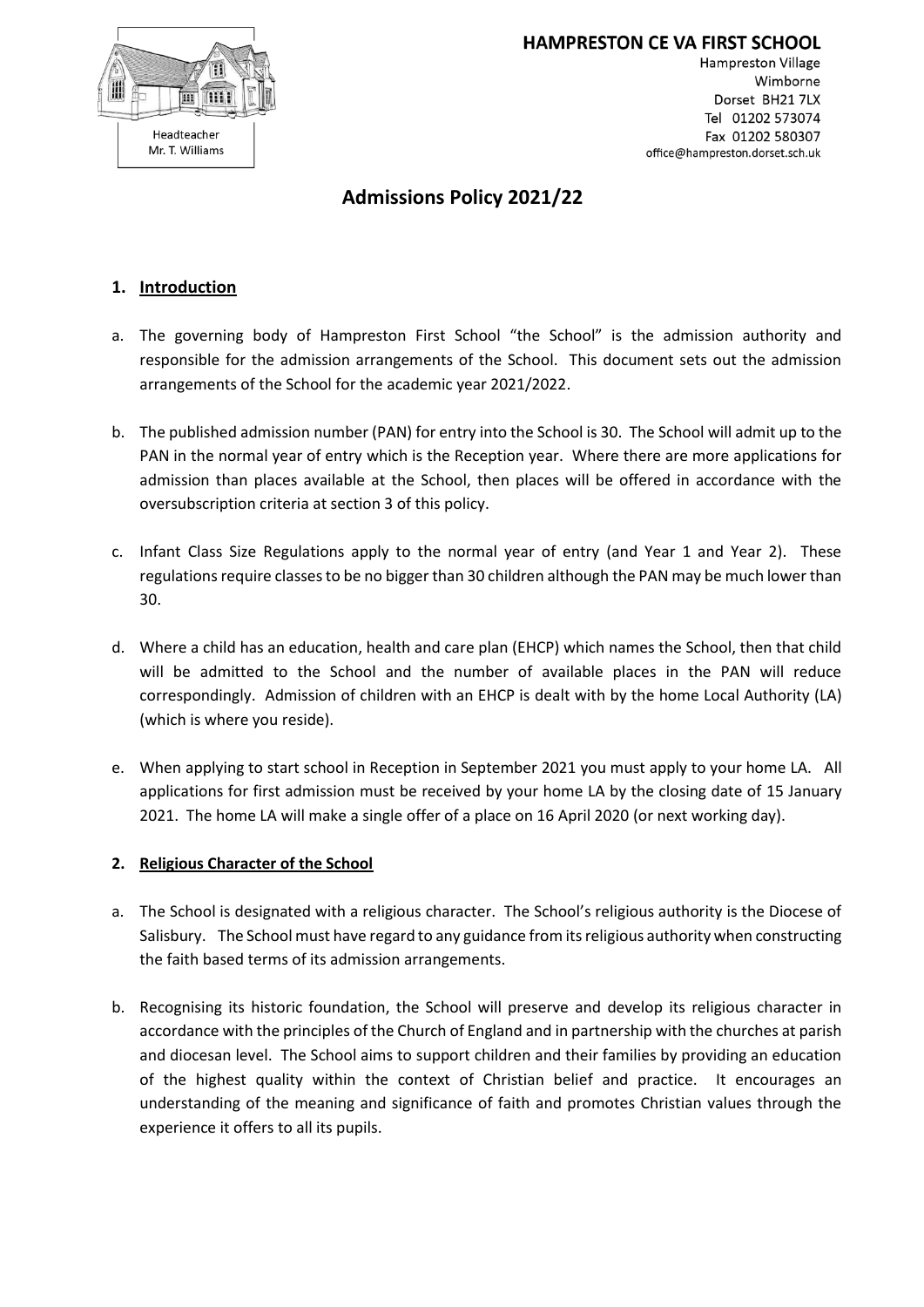## **3. Oversubscription Criteria**

Where the School is oversubscribed (there are more applicants than places available) places will be allocated in accordance with the following criteria and in the following order. Please read the explanatory notes for further guidance.

a. Looked After Children or Previously Looked After Children – A child who is in the care of an LA, or was in the care of a LA but immediately after being looked after became subject to an adoption, child arrangement, or special guardianship order.

#### b. Vulnerable Children

A child is eligible in this category where the child has an identified social or medical need.

#### c. Children living in the Catchment Area with a sibling at the School

A child living inside the Catchment Area is eligible for this category where they have a sibling attending the School on the date of application and the sibling will still be attending the School at the time of admission.

#### d. Children living in the Catchment Area

## e. Children living outside the Catchment Area with a sibling at the School

A child living outside the Catchment Area is eligible for this category where they have a sibling attending the School on the date of application and the sibling will still be attending the School at the time of admission.

f. Children living outside the Catchment Area who meet the faith criterion A child living outside the Catchment Area is eligible for this category where the child is a regular practising Christian at a Recognised Church or Religious Group.

## g. All other children

#### **Tie Breaker**

If there are not enough places to satisfy all the applications under any one criterion, priority will be given to those living nearest the School. The School will adopt the measurement system of Dorset Local Authority to determine the distance from the School to the Home address**.** Where two or more applicants live an equal distance from the School and it is not possible to differentiate between them, priority will be determined by random allocation through the drawing of lots supervised by someone independent of the School.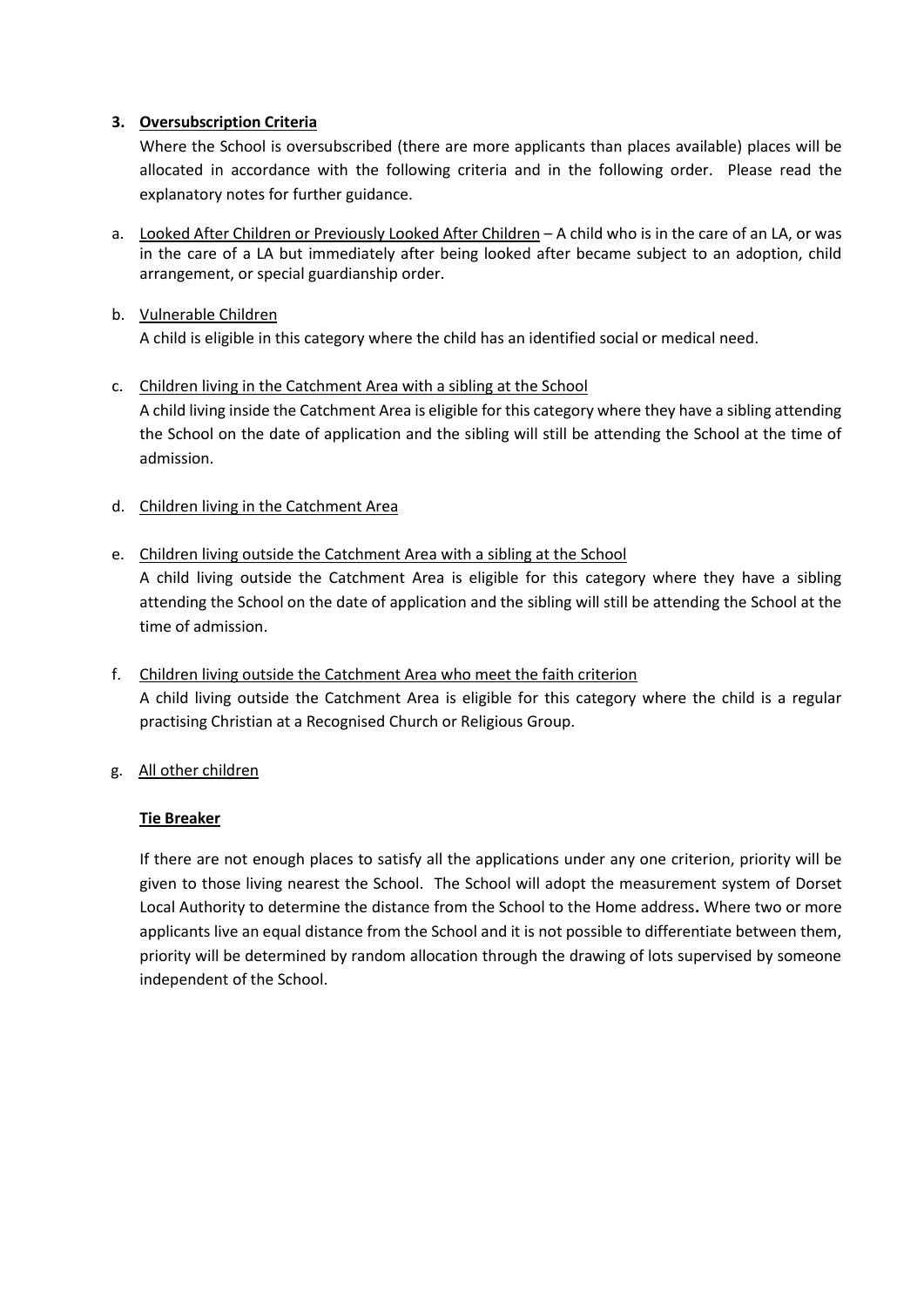#### **Oversubscription Criteria: Explanatory Notes**

**Catchment Area** means the geographical area from which children will be afforded priority for admission to the School. A map indicating the Catchment Area is annexed to this Admission Policy and is available to view on the School website. A hard copy is available at the School office.

## **Vulnerable Children**

- **(i)** Medical need means where written evidence has been provided from a senior clinical medical officer or the child's general practitioner / specialist showing that the child's condition would make it detrimental to the child's health not to admit him/her to the School. This may include written evidence where the parent has a medical need and/or disability which would make it detrimental for the child to attend a different school; this may be supported by evidence of the child as a young carer. Evidence to be relied upon must be submitted with the Supplemental Information Form and sent to the School on or before 15th January 2021.
- **(ii)** Social Need means where the child is of confirmed refugee status. Written evidence of this from the home LA must be submitted with the Supplemental Information Form and sent to the School on or before 15<sup>th</sup> January 2021.

**Sibling** means brother or sister, half brother or sister, adopted brother or sister, step brother or sister, foster brother or sister, or the child of the parent/carer's partner where the child for whom admission is sought is living in the same family unit as that sibling and at the same address.

#### **Faith Criterion Requirements**

- (i) **Regular practising Christian** means a child who attends a **Recognised Church or Religious Group regularly** prior to application.
- (ii) **Regularly** means at least monthly, for a minimum of 12 months prior to application. In the event that during the period specified for attendance at worship the church has been closed for public worship and has not provided alternative premises for that worship, the requirements of these admissions arrangements in relation to attendance will only apply to the period when the church or alternative premises have been available for public worship.
- (iii) **Recognised Church or Religious Group** means a church that is the same denomination as (or is in fellowship with or partnership with) a member of: Churches Together in Britain and Ireland (see ctbi.org.uk); the Evangelical Alliance (see eauk.org); the Fellowship of Independent Evangelical Churches (see www.fiec.org.uk); Affinity fellowship of Churches (see www.affinity.org.uk).

**Home address** means the place where the child resides for the majority of the school week (Sunday to Thursday) with the person/s who legally has care of the child (child care arrangements are excluded). The School may require documentary evidence of house ownership or tenancy together with evidence of the child's residency at the property.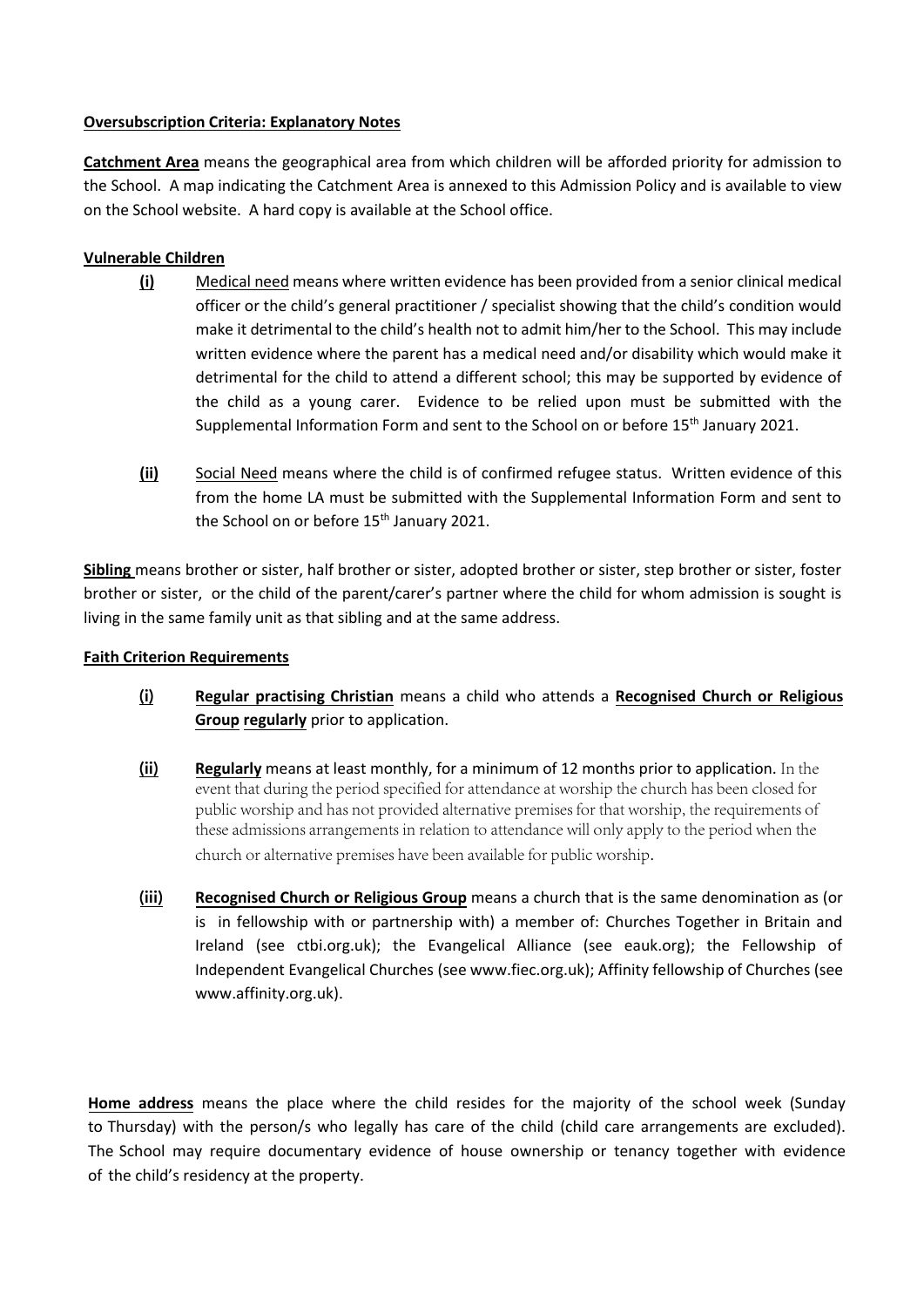#### **4. Supplementary Information Form (SIF)**

- a. Where seeking priority under the vulnerable children (3b) or faith criterion (3f) parents must fully complete the relevant part of the SIF and provide the required supporting evidence. Where relying on the faith criterion (3f) the SIF **must** be signed off by the relevant Church representative. Where relying on the vulnerable children criterion (3b) you **must** supply evidence to support the application.
- b. The SIF **must** be returned to the School office on or before 15th January 2021. The SIF is available on the School website or a paper copy may be requested from the School office.

## **5. Appeals**

- a. Where an application is unsuccessful the parents/carers have the statutory right to bring an appeal against that decision to an independent appeal panel. Details of how to appeal will be included in the letter advising that the application has been unsuccessful.
- b. The admission appeal timetable is published on the School's website by  $28^{th}$  February each year.

#### 6. **Important Information**

#### a. Waiting Lists

If the School is oversubscribed for September 2021 entry a waiting list will be maintained the entire academic year. The position of the child on the waiting list will correspond with the oversubscription criteria; it will not be based on length of time on the waiting list. The right of appeal at Section 5 remains. You may request your child's name be removed from the waiting list at any time. If a place is offered but refused then the child's name will be removed from the waiting list.

#### b. Summer Born children

Summer born children (which refers to children born from 1 April to 31 August) are not required to start school until a full year after the point at which they could first have been admitted – the point at which other children in their age range are beginning year 1. Should the parent wish their child to be admitted to reception, rather than year 1, they may request that the child is admitted out of their normal age group. Please note the following:

- (i) **You must make an application for admission to the School for September 2021 entry but make it clear on the application form that you wish your child to enter the reception class in September 2022.**
- (ii) Discussions with the School are strongly recommended prior to making a decision to decline entry for an entire year **and** to be admitted to reception in September 2021. Any decision will be on the basis of the circumstances of each case and in the best interests of the child concerned.
- (iii) If the request is agreed the September 2021 application may be withdrawn before a place is offered **but a fresh application will need to be made** for September 2022 entry **which will be processed as a fresh application along with all other applications and in accordance with the School's admission arrangements**. PLEASE NOTE that it is possible even if the request is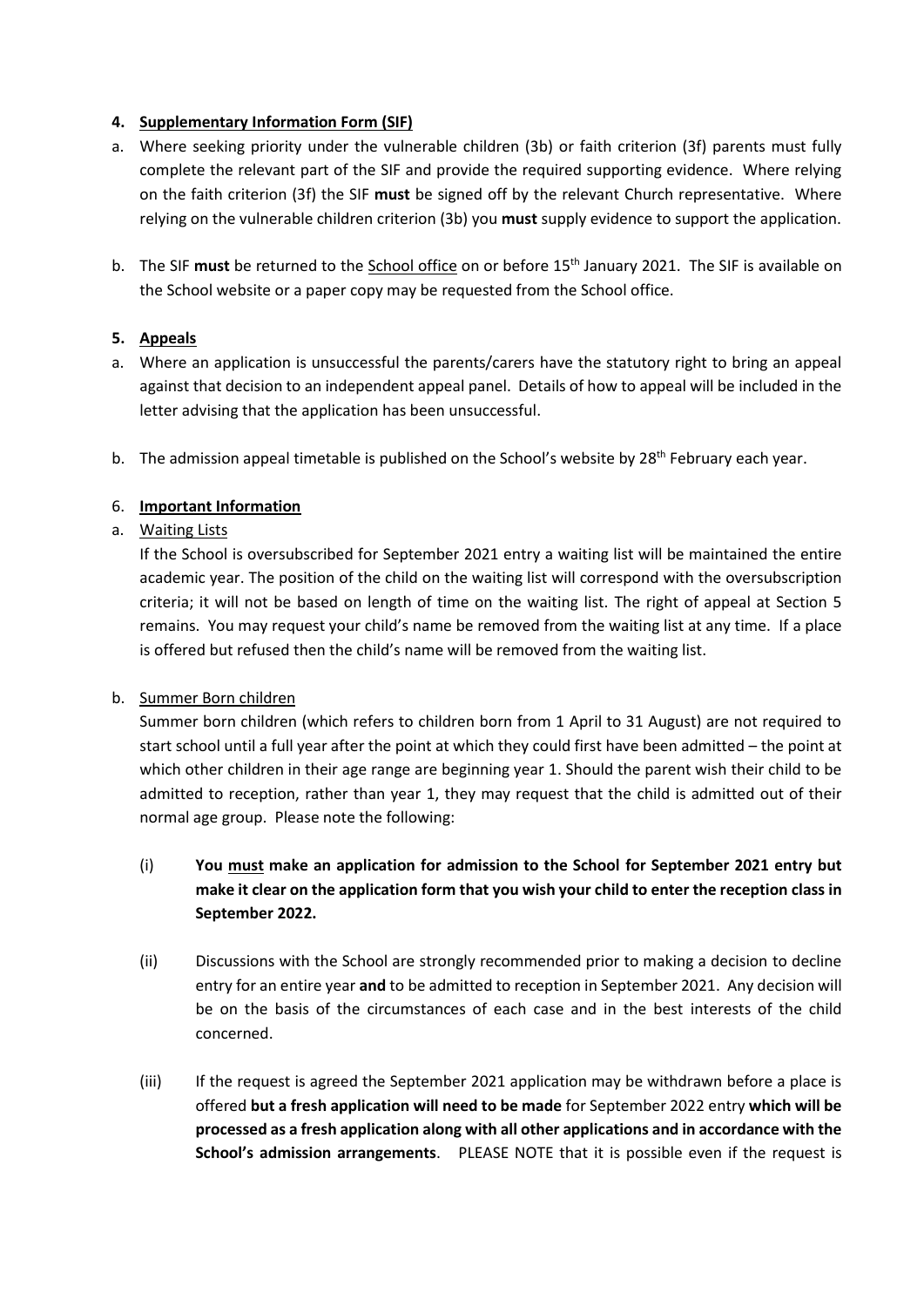agreed that the child may not be admitted in September 2022 as there is no guarantee of a school place.

(iv) If the request is refused the parent must decide whether to accept the offer of a place for the normal age group, or to refuse it and make an in year application for admission to year one for the September following the child's fifth birthday.

#### c. Deferred entry and part time attendance below statutory school age

**A child may start at the School in the academic year in which he/she reaches the age of 5.** Where the child has not yet reached statutory school age (5 years old), the child is entitled to a full time place and parents may choose for their child to attend full time. Alternatively parents may choose for their child to attend part time until their child attains compulsory school age. If parents do not consider their child is ready to start school then they may defer entry altogether to later in the school year but not beyond the point at which the child reaches compulsory school age or not beyond the beginning of the final term in the school year (whichever is the sooner).

#### d. Admission of children outside their normal age group

Parents may seek a place for their child outside their normal age group, for example if the child is gifted and talented or has experienced problems such as ill health.

Such requests should be discussed with the Headteacher as early as possible in the admissions round associated with that child's date of birth. This will allow the School sufficient time to make a decision regarding the request before the closing date for applications and national offer day. Decisions to admit a pupil outside their normal age group will be based on the circumstances of each case and based on what is in the best interests of the child concerned. We may request supporting professional evidence to assist in the decision-making. There is no legal requirement for this medical or educational evidence to be secured from an appropriate professional. However, failure to provide this may impede our ability to make an informed decision.

## e. Multiple Birth Applications

Where there are multiple birth applications the PAN will, provided it is practicable, be exceeded or increased at the point of allocation in order to ensure that multiple birth siblings can be allocated places at the School.

## **7. Withdrawal of an Offer**

The School may withdraw an offer where it has been offered in error, has been made on the basis of a fraudulent or intentionally misleading application, or a parent has not responded to an offer of a place within a reasonable period of time.